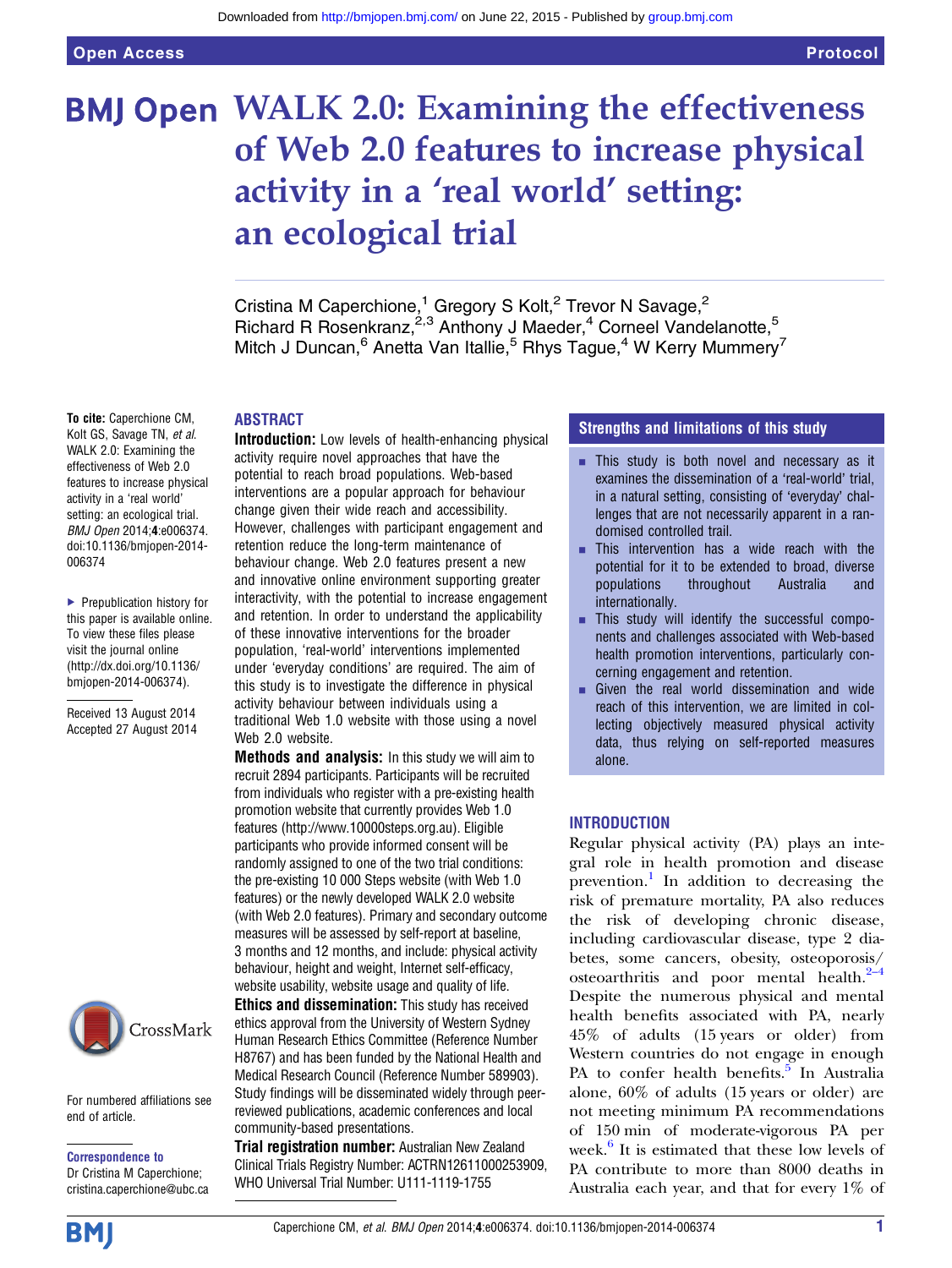### Open Access

the Australian population that becomes sufficiently physically active some \$7.2 million in healthcare costs could be saved annually.<sup>7</sup> Motivating the population to attain higher levels of PA has been difficult, which emphasises the need for novel approaches that have the potential to reach broad populations.

One particular approach that has become increasingly popular within PA research is the use of the Internet to deliver health promotion and PA behaviour-change interventions. Given the unprecedented growth in Internet usage worldwide $8$  and across many populations, including women, elderly and those of low socioeconomic status, $9-11$  $9-11$  it is not surprising that the Internet provides an attractive medium that has the potential to reach large diverse populations, providing greater accessibility to health promotion and behaviour change approaches. A number of literature reviews have demonstrated the effectiveness of Internet-based PA interventions for behaviour change, highlighting positive short-term behaviour change outcomes.<sup>[12](#page-6-0)–14</sup> Few studies, however, have reported long-term behaviour change, or have examined the effectiveness of specific website components that may impact short-term and/or long-term behaviour change. The lack of maintenance of behaviour change has often been attributed to low levels of participant engagement and retention, and requires innovative approaches to address this challenge.<sup>13 15</sup> <sup>16</sup>

Web 2.0 features may be a promising approach to increasing user interaction and retention. Web 2.0 refers to a second generation of Internet-based features that are recognised to be highly interactive, and that have evolved from the traditional 'read only' website features to more participatory features, providing users with personal influence of how information is generated, created and shared collaboratively[.17 18](#page-6-0) Such features might include a wide range of interactive features such as blogs, wikis, podcasts, mash-ups and social networking, all of which have the potential to revolutionise website usage if utilised effectively.<sup>19</sup> Further, there is growing acknowledgement that Web 2.0 features show promise in the field of health promotion and healthcare.<sup>19–22</sup> In order to fully understand the true effectiveness of Web 2.0 technologies in 'realworld' health promotion and healthcare practice, there is a need for large scale population-based studies that are evaluated in real-world settings.

In the past, PA intervention and behaviour change research has focused on the evaluation and outcomes of efficacy, in which efficacy of intervention is defined as its effect under 'ideal conditions'.<sup>[23](#page-6-0)</sup> These 'ideal conditions' commonly consist of tightly controlled, short-term randomised control trials (RCT) which are utilised in an effort to increase the internal validity of the intervention design.[24](#page-6-0) Although RCTs are often considered the gold standard of trial design due to their ability to minimise the impact of selection and information biases, control for confounding variables and potentially rule out chance, they have often been challenged on the grounds of external validity. $23-26$  $23-26$  Moreover, these types

of interventions can be nearly impossible to adopt or implement in real-world settings, where participants are more likely to have a variety of health issues, numerous unforeseen external influences, and are often less moti-vated to engage in PA.<sup>[24 27 28](#page-6-0)</sup> As a result, there is a push to go beyond the use of RCTs alone, specifically in terms of public health and health promotion practice. $^{24}$  $^{24}$  $^{24}$  RCT's are an essential component of the research process, as a methodologically sound design will maximise internal validity, as well as provide a measure of efficacy. However, in order to understand effectiveness, generalisability and the true impact of large-scale public health and health promotion interventions on the general population, complementary approaches that go beyond RCTs and that are evaluated under normal, everyday conditions in a real-world setting (or as close to this as possible) are needed. $24 \frac{27-29}{27-29}$  This is particularly relevant to Web 2.0 features, as their spontaneous, viral and often uncontrollable nature makes it difficult to study their true dynamics in controlled RCT circumstances.<sup>[30](#page-6-0)</sup> For example, if one cannot invite friends to join a social network, due to RCT-related restrictions, the social network is unlikely to be as functional and effective as it would be in real-world circumstances where such artificial barriers are not present. Therefore, given the proliferation of Web 2.0 features on the Internet, understanding the translation of Web-based PA intervention research into the real-world is becoming increasingly important.<sup>31</sup> <sup>32</sup>

The over-arching aim of the present study is to investigate the difference in PA behaviour between individuals using a traditional Web 1.0 website with those using a novel Web 2.0 website. Second, this study will investigate the effectiveness of Web 2.0 features (eg, involving social networking) to engage and retain individuals to a PA promotion website, as well as examine differences in quality of life between the intervention groups. A two-group randomised trial will be applied to compare a website using the novel Web 2.0 features with a traditional Web 1.0 intervention, and investigate the effectiveness of both interventions in a 'real-world' setting. The efficacy and internal validity of the interventions described in this study is also being investigated in a separate RCT, which has been described elsewhere.[33](#page-6-0)

#### Primary hypothesis

H1: Participants in the Web 2.0 condition will display significantly higher levels of PA at 3 months and 12 months, when compared with the Web 1.0 condition.

#### Secondary hypotheses

H2: There will be significantly higher retention and engagement in the Web 2.0 condition at 3 months and 12 months, when compared with the Web 1.0 condition, measured using website statistics and a usability survey.

H3: Participants in the Web 2.0 condition will display significantly higher improvements in quality of life at 3 months and 12 months, when compared with the Web 1.0 condition.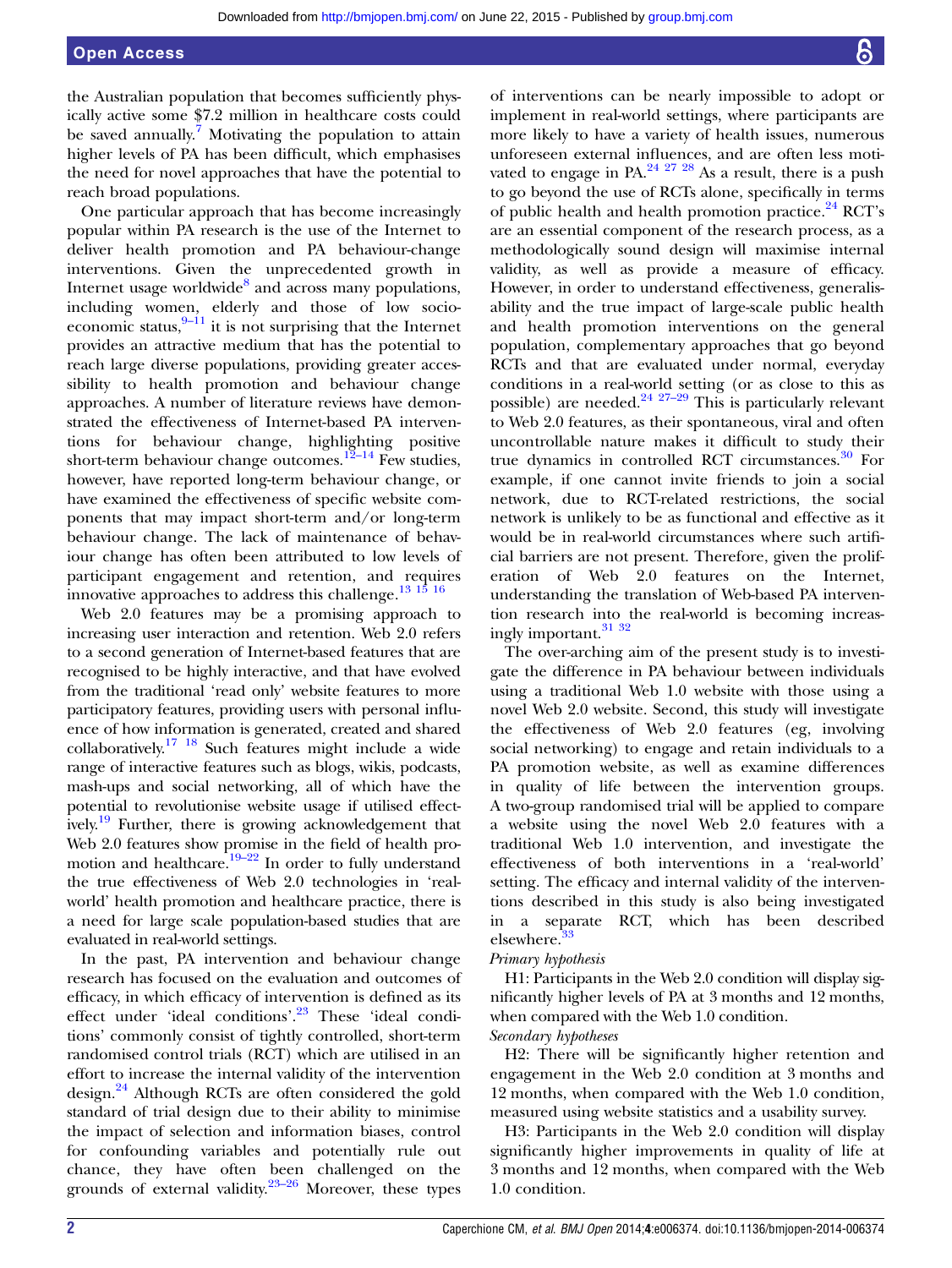#### **METHODS** Trial design

This is the second phase of the larger WALK 2.0 project and aims to build on the earlier  $\mathrm{RCT}^{33}$  $\mathrm{RCT}^{33}$  $\mathrm{RCT}^{33}$  by investigating the comparative effectiveness of two web-based PA interventions in a real-world setting (fi[gure 1](#page-3-0)). Participants will be randomly assigned to one of the two interventions, a Web 1.0 condition and a Web 2.0 condition. Outcomes will be assessed at baseline, and at 3 and 12 months. The study will be reported according to CONSORT guidelines.<sup>[34](#page-6-0)</sup>

#### Participants, recruitment and eligibility

The study aims to recruit 2894 participants (approximately 1447 participants per condition) from self-selected new registrants to the existing and freely available 10 000 Steps website. This website is a key component of the 10 000 Steps Australia project, which is a community-level PA promotion project originally started in 2001[.35 36](#page-6-0) The 10 000 Steps website is used to promote PA through the use of Web 1.0 features, with several interactive features, such as 'i-challenges', 'workplace challenges', 'virtual journeys' and 'step logs'. Over the past 13 years, the 10 000 Steps website has attracted over 260 000 registered members, an average of 2184 new registrants per month. Further details regarding the 10 000 Steps website are described else-where.<sup>[33 37](#page-6-0)</sup> All adults (18 years of age and older) who seek to register on<http://www.10000Steps.org.au> of their own impetus will be offered the opportunity to participate in the current study. Participants will be excluded from the current study if they: (1) are under 18; (2) are seeking to participate in a 10 000 Steps workplace challenge<sup>38</sup>; (3) are, or have been, a participant of the WALK 2.0  $\text{RCT}^{33}$ ; and (4) have an existing medical condition which could be exacerbated through increasing PA assessed using the Physical Activity Readiness Questionnaire, (PAR-Q).<sup>39</sup>

### Study procedure

All new users who register with the 10 000 Steps website will be invited to participate in this trial. They will be provided with a brief overview of the project and interested users will then be screened for eligibility using a selfadministered online survey, while non-interested users will be returned to 10 000 Steps, as they had initially intended. All interested individuals who meet inclusion criteria will then be invited to provide informed consent. On providing informed consent, all eligible participants will automatically be uniformly randomly assigned to one of the two trial conditions using a computer-generated algorithm. Participants will gain access to the respective intervention websites and will be prompted to complete a brief online baseline survey. All these steps are fully automated, and there will be no interaction with the research team at any point. Participants randomised to the Web 1.0 condition will gain access to the original 10 000 Steps website [\(http://www.10000steps.org.au\)](http://www.10000steps.org.au), which features Web 1.0 technologies. Participants randomised to the Web 2.0

condition will be assigned to a newly developed website featuring Web 2.0 technologies [\(http://www.walk.org.au](http://www.walk.org.au)).

Primary and secondary outcome measurements will be assessed by online self-report questionnaires at baseline, 3 and 12 months. These measures will include PA behaviour, height and weight (to calculate the body mass index), Internet self-efficacy, website usability (only assessed at 3-month and 12-month follow-up periods), and quality of life. Website usage statistics will be collected throughout for the entire duration of the study. Demographic data will also be collected at baseline. Participants will receive email invitations to complete the online baseline and follow-up outcome measurements. Participants who have not completed the survey after a 3 week period will be sent a total of three reminder emails (sent 1 week apart) encouraging them to complete the online assessments.

#### **Interventions**

#### Web 1.0 condition

Participants allocated in the Web 1.0 condition will be given access to the existing 10 000 Steps website, using Web 1.0 features. This website was originally developed to promote the community-based 10 000 Steps Australia project $36$  and includes features that support individual self-monitoring (eg, step log), communication exchange (eg, discussion forums) and access to information and educational resources (eg, benefits of PA). Participants allocated to this condition will be able to log their daily activities, in terms of type and duration of activity and/ or number of steps as well as access the website library for information concerning PA and other health behaviours. Participants will also have the opportunity to share stories, ask questions or make comments in the discussion forum. This is a public forum in which all information posted can be viewed by all participants on the website. The Web 1.0 condition does not have the functionality of individualised personal pages or forums.

#### Web 2.0 condition

Participants allocated to the Web 2.0 condition will be given access to a newly developed website that will provide content and basic functionality similar to the Web 1.0 condition (step log and library), but will be supplemented with Web 2.0 features. These features include annotation, messaging and group publishing tools implemented in a configurable social networking setting where individual user environments may be different. Participants in the Web 2.0 condition will still have access to self-monitoring features and information and educational resources, however, these will have advanced functionalities (eg, status updates, internal emails, requesting 'friends', personalised profile pages) providing opportunities for greater interactivity and participatory communication between users. With respect to the personalised profile pages, participants will have the opportunity to add and/or upload content to their own page, share their information with others, invite outside individuals who are not part of the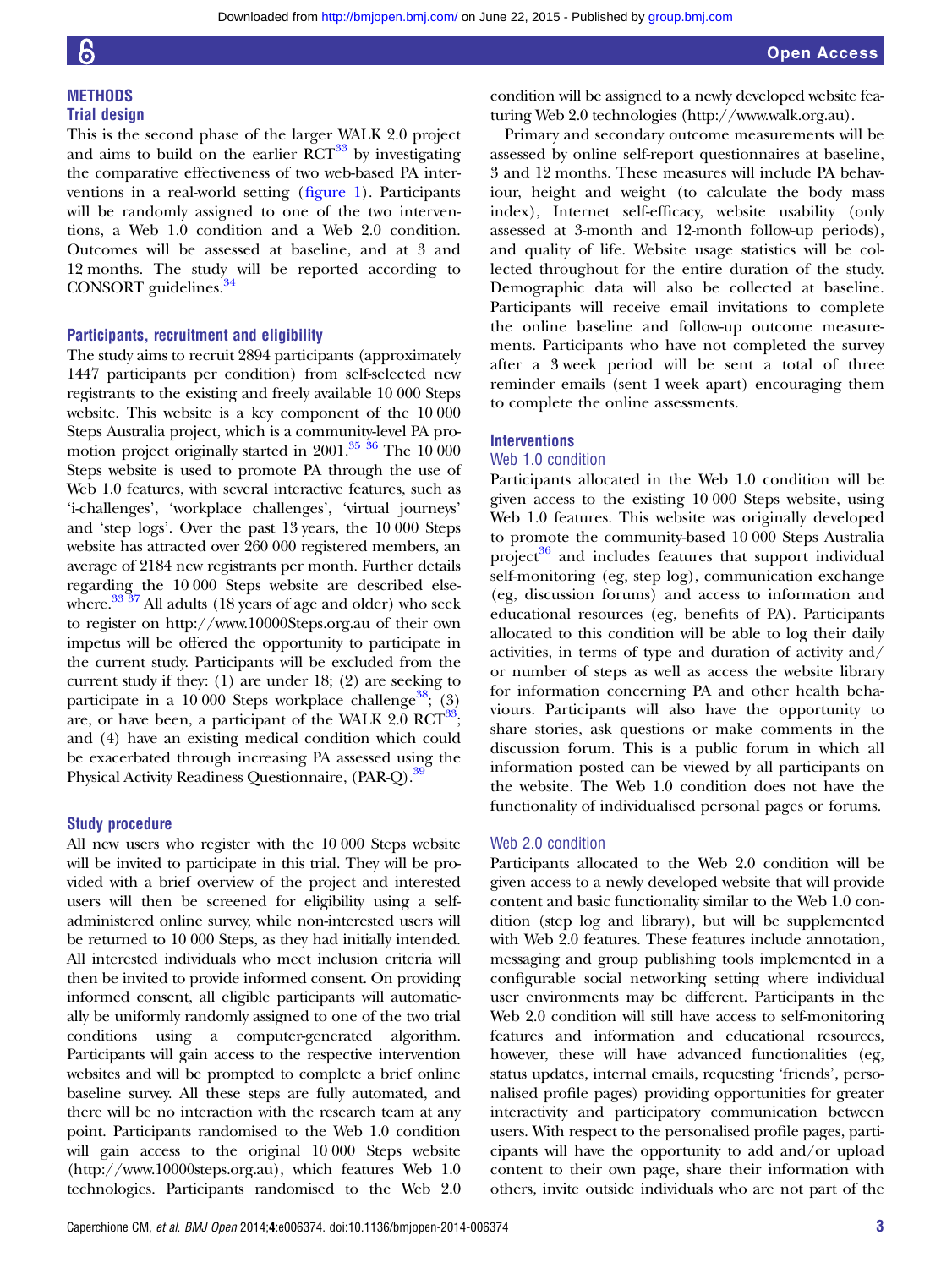<span id="page-3-0"></span>

Figure 1 Flow chart of study protocol.



trial to become their friend and use the website (these individuals will be able to use the website, but will not be involved any aspect of the research trial) and access their 'friends' profile pages.

Participants of both conditions will not receive any instruction from the research team on the use of the features of the intervention to which they have been assigned, on the basis the website tools provided are not complex or exceptional by comparison with other widely known websites such as Facebook.

#### **Measures**

#### Physical activity

PA will be evaluated through self-report, using the Active Australia Survey.[40](#page-6-0) The Active Australia Survey evaluates frequency (number of sessions) and duration (hours and/or minutes) of walking for transport and recreation and participation in other moderate-intensity and vigorous-intensity PAs during the previous week. The Active Australia Survey has established acceptable test– retest reliability and validity in the Australian adult population, and has been documented as a useful evaluation tool for detecting intervention-related change in PA behaviours. $41-43$  $41-43$  The Active Australia Survey will be used to determine: (1) sufficient PA (150 min of moderate to vigorous PA per week), (2) total minutes of PA per week, and (3) total sessions of PA per week. Total PA time will be calculated as the sum of time spent walking (if continuous and  $\geq 10$  min), the time spent doing moderate level PA, plus double the time spent engaging in vigorous PA, which accounts for the higher volume of energy expenditure per unit time that is associated with vigorous PA.[40](#page-6-0)

#### Anthropometric measurements

Participants will be requested to provide self-reported measurements of height (in centimeters) and weight (in kilograms). BMI will be calculated from these measurements. Participants will receive information to assist them to convert imperial measurements to metric, but will not be provided with instructions on how to measure their height and weight.

#### Other measures

Website engagement and retention will be assessed using various website statistics, self-reported internet selfefficacy and website usability. Website statistics will be collected via Google analytics, a commonly available web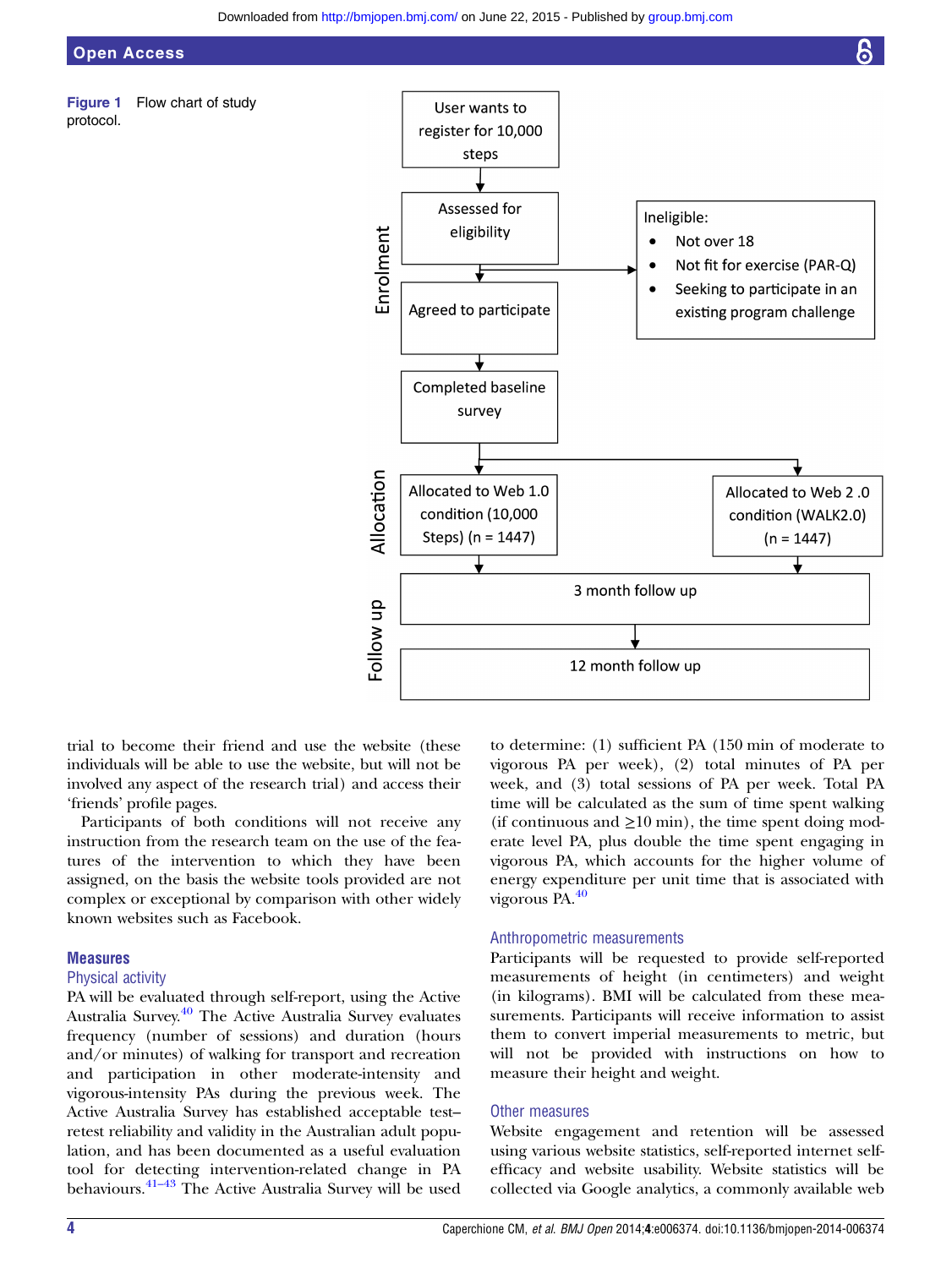traffic analysis tool, and the website databases (10 000 Steps, Walk 2.0). Google analytics allows extracting of group-level and individual-level data on a wide range of variables. Specific to this trial, Google analytics will be used to extract information concerning the number of visits to both websites over time (Web 1.0 and Web 2.0), the number of pages accessed for each website per visit, and the time spent on the website for each visit. In addition to the data extracted from Google analytics, specific information will also be extracted from the database of the intervention websites. Data concerning the number of days with a step entry, number of steps logged, and number of friends/walking buddies will be extracted from both the Web 1.0 and Web 2.0 conditions. Additionally, data concerning the number of step entries with a comment, number of stream posts (ie, status updates), number of comments on friends' streams, number of goals set (by goal type-daily, weekly, etc) and the number of blog entries will be extracted from the Web 2.0 condition.

Internet self-efficacy will be assessed using the Internet Self-Efficacy Scale (ISES), which has previously shown good reliability and internal consistency.[44](#page-6-0) The ISES is an 8-item survey instrument used to assess participants' confidence in their ability to execute Internet tasks, gather information and troubleshoot problems with the Internet. A 7-point Likert scale is used to assess participant responses, in which a 7 corresponds with 'strongly agree' and a 1 corresponds with 'strongly disagree'. Website usability will be explored using the System Usability Scale  $(SUS)$ .<sup>[45](#page-6-0)</sup> The SUS is a brief survey tool used to access participant usability of a range of interface technologies. It is a 10-item scale, scored on a 5-point scale of strength of agreement. Final scores can range from 0 to 100, where higher scores indicate better usability.<sup>[45](#page-6-0)</sup> The SUS is a highly robust and versatile tool for accessing usability, reporting good reliability and con-current validity.<sup>[46](#page-6-0)</sup>

Lastly, the RAND 36 Short Form Health Survey (RAND-36) will be used to assess quality of life. $4748$  This instrument measures quality of life via 8 health-related

concepts, including physical functioning, bodily pain, role limitations due to physical health problems, role limitations due to personal or emotional problems, emotional well-being, social functioning, energy/fatigue and general health perceptions. RAND 36 was developed from the original SF-36 Medical Outcomes Study Survey.<sup>48</sup> Researchers from the original Medical Outcomes Study-MOS<sup>[49](#page-6-0)</sup> released a commercial version of SF-36 while the original RAND-36 has been made available license-free from the RAND Corporation. Both survey instruments contain the same items developed for  $MOS<sub>19</sub><sup>49</sup>$  $MOS<sub>19</sub><sup>49</sup>$  $MOS<sub>19</sub><sup>49</sup>$  however the scoring for the body pain and general health sections are slightly different between the RAND and  $SF-36.<sup>48</sup>$  In scoring RAND 36, precoded numeric values are given to each scale item. All items are then scored on a 0 to 100 range, with a high score representing a more favourable health state. Additionally, items in the same scale are averaged together to create 8 scale scores. Any items left blank are referred to as missing data and are not taken into account when calculating the scale scores.<sup>[48](#page-6-0)</sup> The RAND 36 has been validated in Australian populations,  $50$  has demonstrated suitability for use in the general popula- $\[\text{tion}, \frac{51}{2}, \frac{52}{2}\]$  and has been associated with the stage of motivational readiness to changes in PA. $^{53}$   $^{54}$  All outcome measures are detailed below and in table 1.

#### Statistical power and sample size

This trial is powered to detect a 4% difference in the prevalence of sufficient PA as defined by National Physical Activity Guidelines between the Web 1.0 and Web 2.0 groups. To achieve this aim with an 80% power with an  $\alpha$  level of 0.05, a minimum of 1034 participants per group will be required.[55](#page-6-0) A review of web-based PA interventions suggests that studies that do not include aspects of Web 2.0 had a small effect on change in PA status of participants, and had a dropout rate of approximately  $30\%$ .<sup>[16](#page-6-0)</sup> However, given that this study is not a RCT and that there is no contact with participants whatsoever, the number of participants per group has been inflated by 40% to account for the effects of participant

|                               | Data collection instrument                 | <b>Collection points (months)</b> |
|-------------------------------|--------------------------------------------|-----------------------------------|
| Primary outcome measures      |                                            |                                   |
| Physical activity levels      | Active Australia Survey <sup>40</sup>      | 0. 3 and 12                       |
| Secondary outcome measures    |                                            |                                   |
| Self-reported anthropometric  | Height                                     | 0. 3 and 12                       |
| measurements                  | Weight                                     | 0. 3 and 12                       |
| Other measures                |                                            |                                   |
| User engagement and retention | Internet self-efficacy scale <sup>44</sup> | 0 (Baseline only)                 |
|                               | System usability scale <sup>45</sup>       | 3 and 12                          |
| Self-reported quality of life | <b>RAND-3649</b>                           | 0. 3 and 12                       |
| Descriptive information       | Demographics questionnaire                 | 0 (Baseline only)                 |
| Website usage                 | Google analytics                           | 3 and 12                          |
|                               | Website database                           | 3 and 12                          |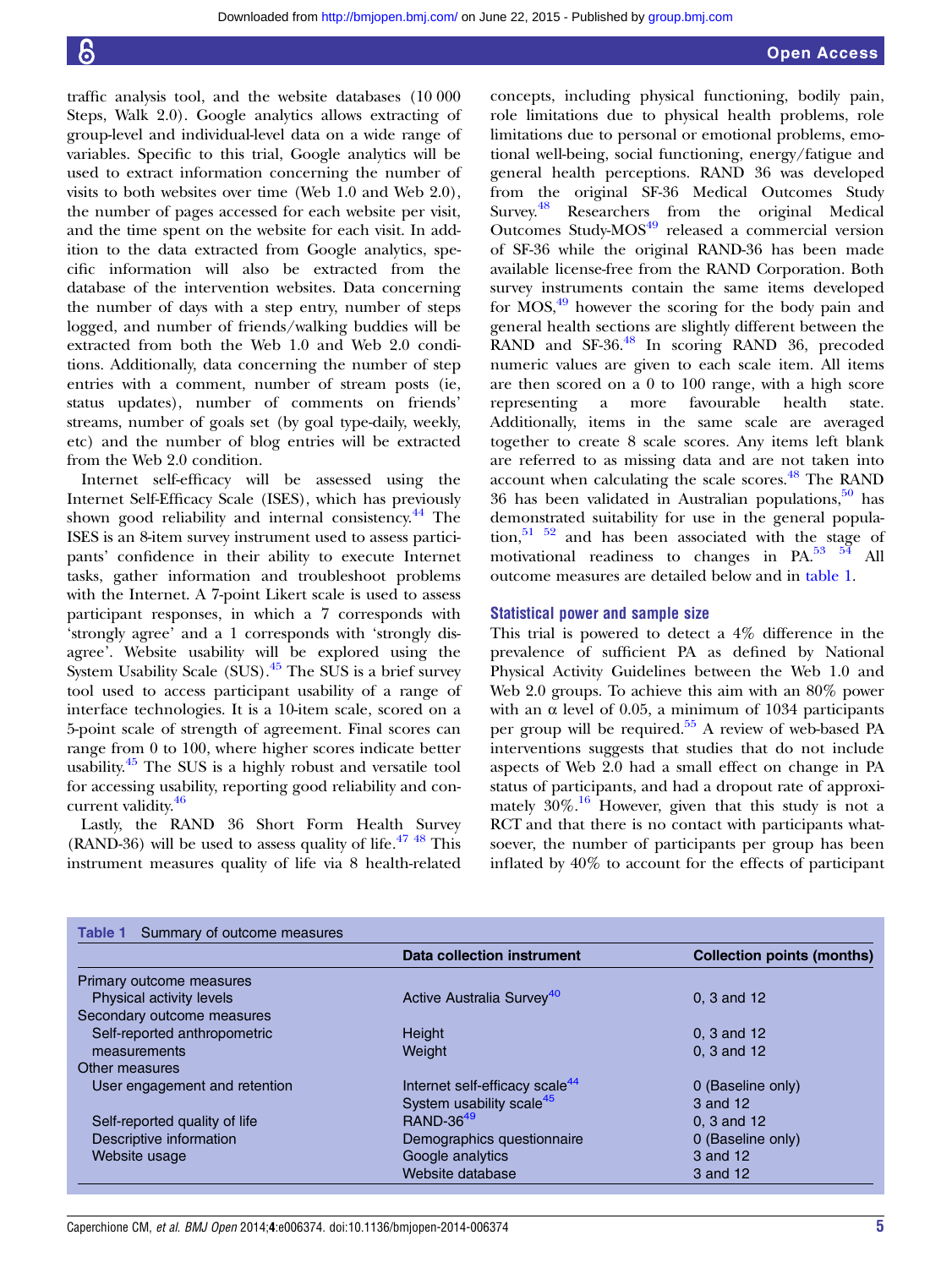## <span id="page-5-0"></span>Open Access

drop-out. Across the intervention period, the study will aim to recruit 1447 participants per group, resulting in a total of 2894 participants recruited into the study.

#### Statistical analysis

All analyses will follow 'intention to treat' principles. Main comparisons between groups will be performed using general linear mixed modelling. The impact of missing data will be addressed using multiple imputation. The sample size is inflated to take into account the possible uncertainty arising from data that is not missing at random. All analyses will be conducted using SPSS for Windows (V.20.0). The level of significance  $(\alpha)$ will be set at 0.05.

#### **DISCUSSION**

Going beyond a traditional efficacy  $RCT^{33}$  $RCT^{33}$  $RCT^{33}$  and implementing this intervention to a larger audience, in 'realworld' conditions is both novel and necessary. It is beyond any doubt that implementing and evaluating RCTs is still very much warranted, as the outcomes of these tightly controlled studies provide valuable information concerning efficacy and internal validity. $24^{24}$   $26^{56}$ However, in relation to population-based interventions that are expected to reach a large proportion of the population in a real-world setting, RCTs alone are limited in yielding valid and generalisable evidence.<sup>[24](#page-6-0)</sup> By extending our intervention implementation to a 'realworld' trial, we are able to gain a greater understanding of the true effectiveness of an intervention in a natural setting which may be influenced by natural external variables that are not necessarily apparent in a RCT. Variables related to health status, motivation, compliance and resources associated with long-term sustainability are just a few of the external variables not taken into account when carrying out a  $RCT<sup>23</sup>$  $RCT<sup>23</sup>$  $RCT<sup>23</sup>$  Being aware of these variables and any other challenges (that may occur due to chance) in a real-world setting, provides us with the opportunity to address them and develop alternative best practice approaches that are logical, plausible and meet the needs of the larger population. The current study provides an opportunity to do this. This real-world trial will provide us with a greater understanding of how to engage and retain participants from the general population, under everyday conditions, in web-based interventions aimed at increasing PA and other health-related behaviours. More importantly, this trial is the first step to understanding the factors associated with population-level dissemination and research translation. Being able to identify the successful components and challenges associated with of Web 2.0 features, particularly concerning engagement and retention, will assist with intervention refinement and further intervention delivery, ultimately impacting PA behaviours and subsequently preventing chronic disease and improving global health.

<sup>1</sup>School of Health and Exercise Sciences, University of British Columbia, Kelowna, British Columbia, Canada <sup>2</sup>School of Science and Health, University of Western Sydney, Sydney,

New South Wales, Australia

<sup>3</sup>Department of Human Nutrition, Kansas State University, Manhattan, Kansas, USA

4 School of Computing, Engineering and Mathematics, University of Western Sydney, Sydney, New South Wales, Australia

<sup>5</sup> Centre for Physical Activity Studies, Central Queensland University, Rockhampton, Queensland, Australia

6 School of Medicine and Public Health, University of Newcastle, Newcastle, New South Wales, Australia

<sup>7</sup> Faculty of Physical Education and Recreation, University of Alberta, Edmonton, Alberta, Canada

Contributors WKM, GSK, AJM, CV, MJD and CMC conceived the project and procured the project funding. GSK is leading the coordination of the trial. GSK, RRR, AJM, CV, MJD, CMC and WKM assisted with protocol design. TNS is managing the trial including data collection with the assistance of AV. AJM and RT developed the IT platform for the trial and MJD performed the sample size calculations. CMC and TNS drafted the manuscript and all authors read, edited, and approved the final manuscript.

Funding This trial is funded by the National Health and Medical Research Council (Project Grant number 589903).

Competing interests CV was supported by a National Health and Medical Research Council (#519778) and National Heart Foundation of Australia (#PH 07B 3303) post-doctoral research fellowship during the conception of the research project and recruitment.

Ethics approval Ethical approval to conduct this trial has been obtained from the Human Research Ethics Committee at the University of Western Sydney (Reference Number H8767).

Provenance and peer review Not commissioned; internally peer reviewed.

Data sharing statement All data, published or unpublished, will only be made available to the research team. All research team members include the authors of this manuscript and potential graduate students or trainees, research coordinators or research assistants, directly related to this project.

Open Access This is an Open Access article distributed in accordance with the Creative Commons Attribution Non Commercial (CC BY-NC 4.0) license, which permits others to distribute, remix, adapt, build upon this work noncommercially, and license their derivative works on different terms, provided the original work is properly cited and the use is non-commercial. See: [http://](http://creativecommons.org/licenses/by-nc/4.0/) [creativecommons.org/licenses/by-nc/4.0/](http://creativecommons.org/licenses/by-nc/4.0/)

#### REFERENCES

- 1. WHO. Global health risks: mortality and the burden of disease attributable to selected major risks. Geneva: World Health Organisation, 2009.
- 2. Warburton DE, Nicol CW, Bredin SS. Health benefits of physical activity: the evidence. CMAJ 2006;174:801–9.
- 3. Penedo FJ, Dahn JR. Exercise and well-being: a review of mental and physical health benefits associated with physical activity. Curr Opin Psychiatry 2005;18:189–93.
- 4. US Department of Health and Human Services. Physical activity guidelines for Americans: be active, healthy and happy. Washington, DC: HHS, 2008.
- 5. Hallal PC, Andersen LB, Bull FC, et al. Global physical activity levels: surveillance progress, pitfalls, and prospects. Lancet 2012;380:247–57.
- 6. ABS. Australian health survey: physical activity, 2011–2012 Catalogue number 4364.0.55.004. Canberra: Australian Bureau of Statistics, 2013.
- 7. Stephenson J, Bauman A, Armstrong T, et al. The costs of illness attributable to physical inactivity in Australia: a preliminary study. Canberra: The Commonwealth Department of Health and Aged Care and the Australian Sports Commission, 2000.
- 8. Internet usage statistics: the big picture. [http://www.internetworldstats.](http://www.internetworldstats.com/stats.htm) [com/stats.htm](http://www.internetworldstats.com/stats.htm)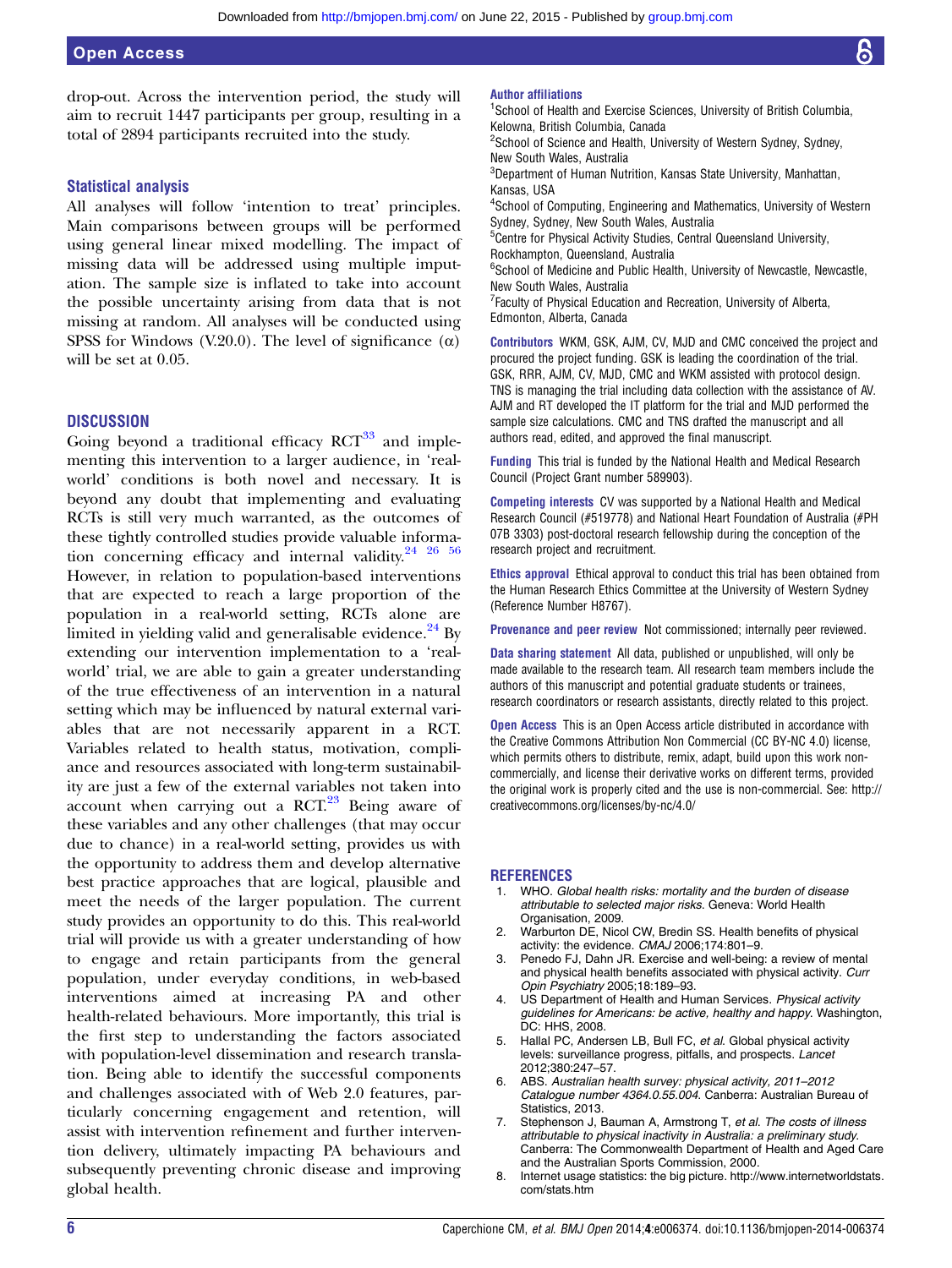- <span id="page-6-0"></span>9. Australian Bureau of Statistics. Household use of information technology, Australia, 2010–11. ABS, 2011. [cited 8 Mar 2013]. [http://](http://www.abs.gov.au/AUSSTATS/abs@.nsf/Latestproducts/8146.0Contents2010-11?opendocument&tabname=Summary&prodno=8146.0&issue=2010-11&num=&view=) [www.abs.gov.au/AUSSTATS/abs@.nsf/Latestproducts/8146.](http://www.abs.gov.au/AUSSTATS/abs@.nsf/Latestproducts/8146.0Contents2010-11?opendocument&tabname=Summary&prodno=8146.0&issue=2010-11&num=&view=) [0Contents2010-11?opendocument&tabname=Summary&prodno=8146.](http://www.abs.gov.au/AUSSTATS/abs@.nsf/Latestproducts/8146.0Contents2010-11?opendocument&tabname=Summary&prodno=8146.0&issue=2010-11&num=&view=) [0&issue=2010-11&num=&view=](http://www.abs.gov.au/AUSSTATS/abs@.nsf/Latestproducts/8146.0Contents2010-11?opendocument&tabname=Summary&prodno=8146.0&issue=2010-11&num=&view=).
- 10. Pink B. Household use of information technology, Australia 2008– 09. Canberra: Australian Bureau of Statistics, 2009.
- 11. International Telecommunication Union. Fixed (wired)-broadband subscriptions, 2000–2011 [12 April 2013]. [http://www.itu.int/en/ITU-D/](http://www.itu.int/en/ITU-D/Statistics/Documents/statistics/2012/Fixed_broadband_2000-2011.xls) [Statistics/Documents/statistics/2012/Fixed\\_broadband\\_2000-2011.xls](http://www.itu.int/en/ITU-D/Statistics/Documents/statistics/2012/Fixed_broadband_2000-2011.xls)
- 12. Davies CA, Spence JC, Vandelanotte C, et al. Meta-analysis of internet-delivered interventions to increase physical activity levels. Int J Behav Nutr Phys Act 2012;9:52.
- 13. van den Berg MH, Schoones JW, Vliet Vlieland TP. Internet-based physical activity interventions: a systematic review of the literature. J Med Internet Res 2007;9:e26.
- Kelders SM, Van Gemert-Pijnen JE, Werkman A, et al. Effectiveness of a Web-based intervention aimed at healthy dietary and physical activity behavior: a randomized controlled trial about users and usage. J Med Internet Res 2011;13:e32.
- 15. Marcus BH, Ciccolo JT, Sciamanna CN. Using electronic/computer interventions to promote physical activity. Br J Sports Med 2009;43:102–5.
- 16. Vandelanotte C, Spathonis KM, Eakin EG, et al. Website-delivered physical activity interventions a review of the literature. Am J Prev Med 2007;33:54–64.
- Duffy P. Engaging the YouTube Google-eyed generation: strategies for using Web 2.0 in teaching and learning. Electron J e-Learning 2008;6:119–30.
- 18. O'Reilly T. What is Web 2.0: Design patterns and business models for the next generation of software. 2005. [http://www.oreillynet.com/](http://www.oreillynet.com/pub/a/oreilly/tim/news/2005/09/30/what-is-web-20.html) [pub/a/oreilly/tim/news/2005/09/30/what-is-web-20.html](http://www.oreillynet.com/pub/a/oreilly/tim/news/2005/09/30/what-is-web-20.html)
- 19. Hall AK, Stellefson M, Bernhardt JM. Healthy Aging 2.0: the potential of new media and technology. Prev Chronic Dis 2012;9:E67.
- 20. Doherty I. Web 2.0: a movement within the health community. Health Care Inform Rev Online 2008;12:49–57.
- 21. Thackeray R, Neiger BL, Hanson CL, et al. Enhancing promotional strategies within social marketing programs: use of Web 2.0 social media. Health Promot Pract 2008;9:338–43.
- 22. Metzger MJ, Flanagin AJ. Using Web 2.0 technologies to enhance evidence-based medical information. J Health Commun 2011;16 (Suppl 1):45–58.
- 23. Courneya KS. Efficacy, effectiveness, and behavior change trials in exercise research. Int J Behav Nutr Phys Act 2010;7:81.
- 24. Victora CG, Habicht JP, Bryce J. Evidence-based public health: moving beyond randomized trials. Am J Public Health 2004;94:400–5.
- 25. Black N. Evidence based policy: proceed with care. BMJ 2001;323:275–9.
- 26. Moher D, Schulz KF, Altman DG. The CONSORT statement: revised recommendations for improving the quality of reports of parallel-group randomised trials. Lancet 2001;357:1191–4.
- 27. Goode AD, Owen N, Reeves MM, et al. Translation from research to practice: community dissemination of a telephone-delivered physical activity and dietary behavior change intervention. Am J Health Promot 2012;26:253–9.
- 28. Antikainen I, Ellis R. A RE-AIM evaluation of theory-based physical activity interventions. J Sport Exerc Psychol 2011;33:198-214.
- 29. Wilcox S, Dowda M, Leviton LC, et al. Active for life: final results from the translation of two physical activity programs. Am J Prev Med 2008;35:340–51.
- 30. Maher CA, Lewis LK, Ferrar K, et al. Are health behavior change interventions that use online social networks effective? A systematic review. J Med Internet Res 2014;16:e40.
- 31. Bredin SS, Warburton DE. Physical activity line: effective knowledge translation of evidence-based best practice in the real-world setting. Can Fam Physician 2013;59:967–8.
- 32. Spittaels H, De Bourdeaudhuij I, Brug J, et al. Effectiveness of an online computer-tailored physical activity intervention in a real-life setting. Health Educ Res 2007;22:385–96.
- 33. Kolt GS, Rosenkranz RR, Savage TN, et al. WALK 2.0 Study Protocol: using Web 2.0 applications to promote health-related physical activity—a randomised controlled trial. BMC Public Health 2013;13:436.
- 34. Schulz KF, Altman DG, Moher D. CONSORT 2010 statement: updated guidelines for reporting parallel group randomised trials. BMJ 2010;340:698–702.
- 35. Brown WJ, Mummery WK, Eakin E, et al. 10,000 Steps Rockhampton: evaluation of a whole community approach to improving population levels of physical activity. J Phys Act Health 2006;3:1–14.
- Brown W, Eakin E, Mummery WK, et al. 10,000 Steps Rockhampton: establishing a multi-strategy physical activity promotion project in a community. Health Promot J Austr 2003;14:95–100.
- 37. Davies C, Corry K, Van Itallie A, et al. Prospective associations between intervention components and website engagement in a publicly available physical activity website: the case of 10,000 steps Australia. J Med Internet Res 2012;14:e4.
- 38. Mummery WK, Schofield G, Hinchliffe A, et al. Dissemination of a community-based physical activity project: the case of 10,000 steps. J Sci Med Sport 2006;9:424–30.
- 39. Canadian Society for Exercise Physiology. PAR-Q & you. [cited 2012].<http://www.csep.ca/cmfiles/publications/parq/par-q.pdf>
- 40. Australian Institute of Health and Welfare. The Active Australia Survey: a guide and manual for implementation, analysis and reporting. Canberra: AIHW, 2003.
- 41. Brown WJ, Trost SG, Bauman A, et al. Test-retest reliability of four physical activity measures used in population surveys. J Sci Med Sport 2004;7:205–15.
- Reeves MM, Marshall AL, Owen N, et al. Measuring physical activity change in broad-reach intervention trials. J Phys Act Health 2010;7:194–202.
- 43. Brown WJ, Bauman A, Chey T, et al. Method: comparison of surveys used to measure physical activity. Aust NZ J Publ Heal 2004;28:128–34.
- 44. Eastin MS, LaRose R. Internet self efficacy and the psychology of the digital divide. J Comput Mediat Commun 2000;6.
- 45. Brooke J. SUS—a quick and dirty usability scale. In: Jordan PW, Thomas B, Weerdmeester BA, McClelland AL, eds. Usability evaluation in industry. 1st edn. London: Taylor and Francis, 1996:194.
- 46. Lewis JR, Sauro J. The factor structure of the system usability scale. In: Kurosu M. ed. Human centered design. Berlin, Heidelberg: Springer-Verlag, 2009:94–103.
- 47. VanderZee KI, Sanderman R, Heyink JW, et al. Psychometric qualities of the RAND 36-Item Health Survey 1.0: a multidimensional measure of general health status. Int J Behav Med 1996;3:104-22.
- 48. Hays RD, Sherbourne CD, Mazel RM. The RAND 36-Item Health Survey 1.0. Health Econ 1993;2:217–27.
- 49. Ware JE Jr, Sherbourne CD. The MOS 36-item short-form health survey (SF-36): I. Conceptual framework and item selection. Med Care 1992;30:473–83.
- 50. McCallum J. The SF-36 in an Australian sample: validating a new, generic health status measure. Aust J Public Health 1995;19:160-6.
- 51. Stevenson C. SF-36: interim norms for Australian data. Canberra: Australian Institute of Health and Welfare, 1996.
- 52. Australian Bureau of Statistics. National health survey: SF-36 population norms; Australia. Canberra: ABS, 1995.
- 53. Laforge RG, Rossi JS, Prochaska JO, et al. Stage of regular exercise and health-related quality of life. Prev Med 1999;28:349–60.
- Bize R, Johnson JA, Plotnikoff RC. Physical activity level and health-related quality of life in the general adult population: a systematic review. Prev Med 2007;45:401–15.
- 55. Wittes J. Sample size calculations for randomized controlled trials. Epidemiol Rev 2002;24:39–53.
- 56. Rosen L, Manor O, Engelhard D, et al. In defense of the randomized controlled trial for health promotion research. Am J Public Health 2006;96:1181–6.